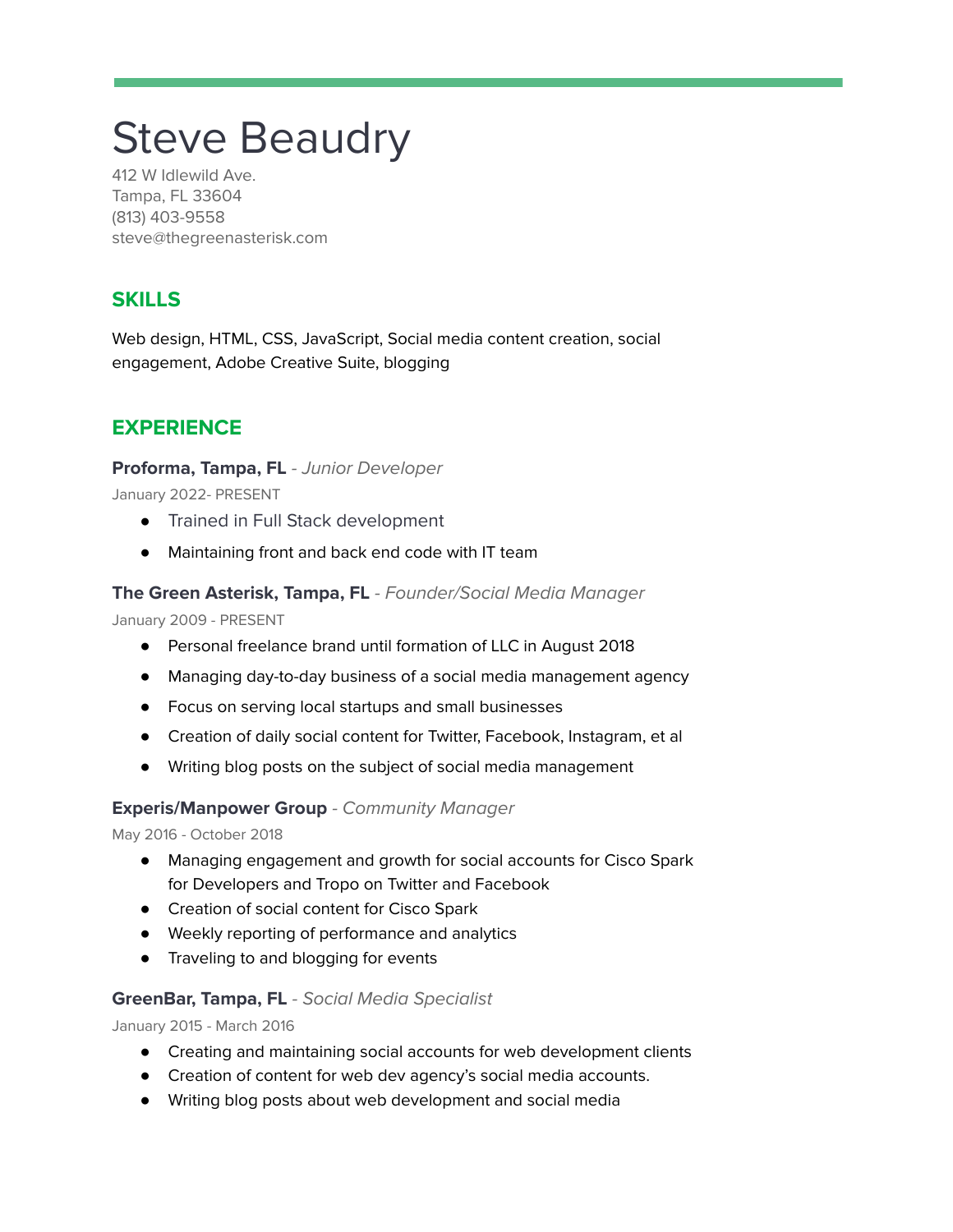## **Nielsen Media Research, Oldsmar, FL** - Survey Writer

December 2010 - January 2015

- Writing multiple-choice questions to test viewer retention
- Editing such questions to account for psychological limitations
- Spotting brand mentions and logos within TV shows

#### **ParkGopher, New Port Richey, FL** - Social Media Manager

June 2011 - August 2012

- Creating and maintaining social accounts for theme park-based startup
- Traveling to and writing blog posts reviewing theme park rides

#### **The iPhone App Review** - Writer

December 2009 - February 2013

- Reviewing iOS games and apps for publication on review site
- Advertising reviews on social media

#### **Regal Hollywood 18, Port Richey, FL** - Assistant Manager

July 2007 - July 20011

- Managing a team of ushers, ticket takers, and concession workers
- Handling money, counting it at the end of the day
- Running films in the projection booth in a timely manner
- Cleaning and performing other tasks as necessary

# **EDUCATION**

#### **Full Sail University, Orlando, FL** - AS, Film and Video Production

2004 - 2005

- Learned the behind-the-scenes of film production
- Learned how to write screenplays
- Participated in the production of three short films

# **ACHIEVEMENTS**

- Brought a local restaurant's Facebook Page from 50 to 1,000 followers in under a month and passed 4,000 on opening day.
- Managed social engagement for Tampa Bay Startup Week event with 5,000 attendees.
- Successfully managed engagement and posting for several social media accounts associated with a globally-reaching Fortune 500 technology company.